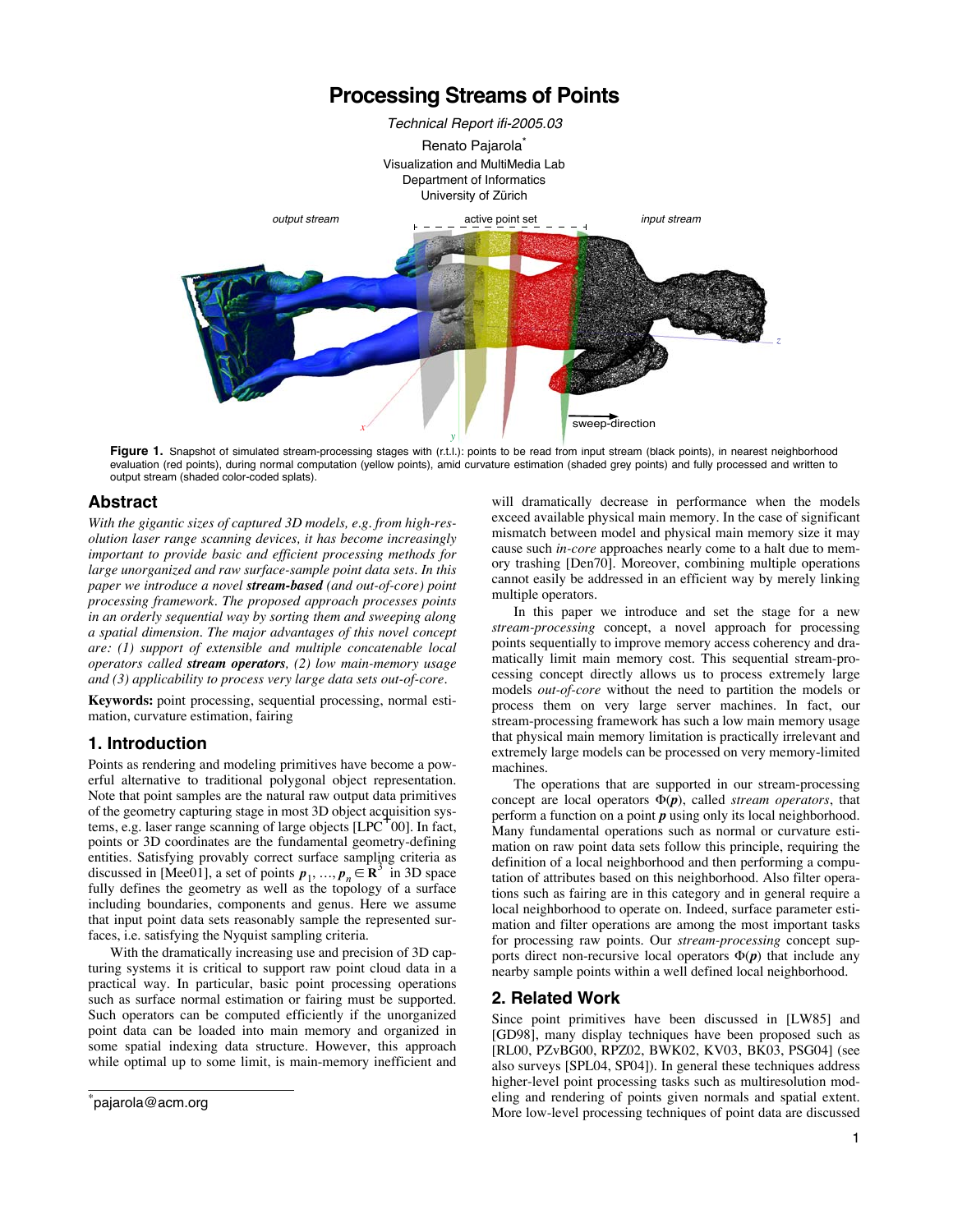in [PG01, PKKG03] and fairing in [LWZL02, JDZ04]. However, these methods are aimed at processing moderate point set sizes in main memory and assume that some basic processing such as an initial normal estimation has been done beforehand. An interactive point-processing system is presented in  $[WPK^+04]$  which, however, is strongly limited in the size of models it can handle as it is designed based on a user feedback loop.

Estimation of vertex attributes such as normal orientation is a common data processing task in polygonal surface reconstruction methods  $[HDD^{+}92, GKS00, MN03]$ , as is fairing in surface modeling [Tau95, DMSB99, CDR00, SK01, JDD03]. But note that these approaches are not aimed at processing models consisting of tens of millions of vertices and more. In particular, such in-core algorithms do not scale to out-of-core sized point data sets.

An interesting approach to treat points in a sequential order has been presented in [DVS03]. There, a point rendering method has been proposed based on linearizing and sequentially traversing a multiresolution hierarchy. However, the technique only provides display functionality and does not address any low-level point (pre-)processing tasks.

Further related work can be found in processing triangle meshes in a sequential order [IG03, ILGS03]. These techniques grow triangle mesh regions sequentially in a fixed order that limits main memory usage by only keeping a small fraction of the mesh active in-core. These algorithms provide efficient compression [IG03], rendering and simplification [ILGS03] of very large meshes. Again no low-level mesh operators are supported, and more importantly, the techniques do not extend to raw point data processing.

Stream-based data handling is naturally found in processing audio and video data which in contrast to 3D geometry is inherently sequentially organized (based on time). In the context of geometry processing, however, sweep-line (and -plane) techniques in computational geometry (see e.g. [dBvKOS97]) are conceptually the most closely related algorithms. Our basic stream-processing concept follows that idea of sweeping a plane in 3D through the data space and considering the events when a data element is passed by the sweep-plane as outlined in the following section.

## **3. Streaming Concept**

The fundamental idea behind streaming is to process data sequentially with only a limited buffer of active data at any time, resembling a sliding window over the ordered data stream. This allows processing huge data sets very efficiently due to coherent memory-access. Moreover, at any given time it only requires a small fraction of the entire data set to reside in in-core main memory while the remainder rests out-of-core.

Figure 2 illustrates our basic concept of *stream-processing points*. Given an ordered set of points  $p_1, ..., p_n \in \mathbb{R}^3$  each point  $p_i$  is read exactly once from the input-stream, kept in an active working set A (a FIFO queue) for some time, and then written to the output-stream. All processing is limited to points in the working set A. As depicted in Figure 2 we conceptually move a *sweep-plane* through space along the axis of spatial ordering,1 and when a new point  $p_i$  is passed, denoting an event in classical line-sweep algorithms  $\vec{d}$ Bv $\vec{K}$ OS97], it is added to the working set A. See also Figure 1 for an illustration of this concept.

The active set  $\mathcal{A} = \{p_{j-m}, ..., p_j\}$  is continuously monitored and local operators are applied to points in A as elaborated in the following sections. Furthermore, as soon as the smallest element  $p_{j-m} \in \mathcal{A}$  cannot possibly contribute anymore to an operation on

any subsequent point  $p_{i>j}$  it can safely be written to the output stream (we will use *small* and *large* with respect to the sequential index *i* of the ordered points  $p_i$ ). Note that all points  $p_i \notin [j-m, j]$ (or  $p_i \notin A$ ) which have not yet been read from the input stream, or that have been written to the output stream can reside out-of-core (e.g. in a virtual-memory mapped file). On the other hand, points *living* in the working set A reside in main memory and extra data is temporarily stored with them such as neighborhood information and other attributes.



**Figure 2.** Sweep-plane process overview: unprocessed points are read sequentially from input stream, processed points are written to output stream.

Since the active set A is orders-of-magnitude smaller then the entire data set,  $|\mathcal{A}| = m \ll n$ , it can be maintained efficiently in main-memory even for very large data sets. Moreover, because input and output are streams of points this directly leads to an out-of-core framework for stream-processing huge point set data.

In as much as raw point data sets rarely come with the necessary structure of being sequentially ordered in space, they must be ordered in a pre-process. This can efficiently be done for very large data sets by external sort techniques [Knu98,Vit01], and in practice the *rsort* [Lin96] implementation has been used for similar tasks.

# **4. Stream Operators**

## **4.1 Definitions**

The class of data processing functions supported by the proposed stream-processing concept includes operations performing a computation on a point (or set of points) which only require access to a locally restricted set of neighbors. Or more formally:

**Definition 4.1** A *local operator*  $\Phi(\mathbf{p}_i)$  performs a function on a point  $p_i$  that computes or updates a subset of attributes  $A_i$  associated with  $p_i$ . As function parameters,  $\Phi(p_i)$  only accepts  $p_i$ ,  $A_i$  and a set of points  $p_j \in N_i$  within close spatial proximity to  $p_i$  (and all their associated attributes *Aj* ).

The *neighborhood* set  $N_i$  of points close to  $p_i$  may be defined for example as the *k*-nearest neighbors, or all points  $p_j$  within a given distance  $d$  of  $p_i$ . The parameters  $k$  and  $d$  will generally be specified by the user on an application level but could as well be given individually for each point as suggested in [MN03, AGPS04]. The modifiable attributes *Ai* can include a wide variety of parameters such as normal orientation or splat size. The above definition of a local operator  $\Phi(\mathbf{p}_i)$  allows it to be applied to a point  $p_i \in A$  for which all elements of  $N_i$  are also part of the current working set,  $N_i \subseteq \mathcal{A}$ . This formulation includes a wide range of operators for surface parameter estimation and filtering which are amongst the most important tasks in processing raw point cloud data.

In our stream-processing framework, a series of local operators  $\Phi_1, \ldots, \Phi_p$  can be concatenated and applied in succession to a stream of points as illustrated in Figure 3. In this context, each

<sup>1.</sup> Without restricting the generality of the stream-processing concept we assume ordering along the *z*-axis throughout the paper.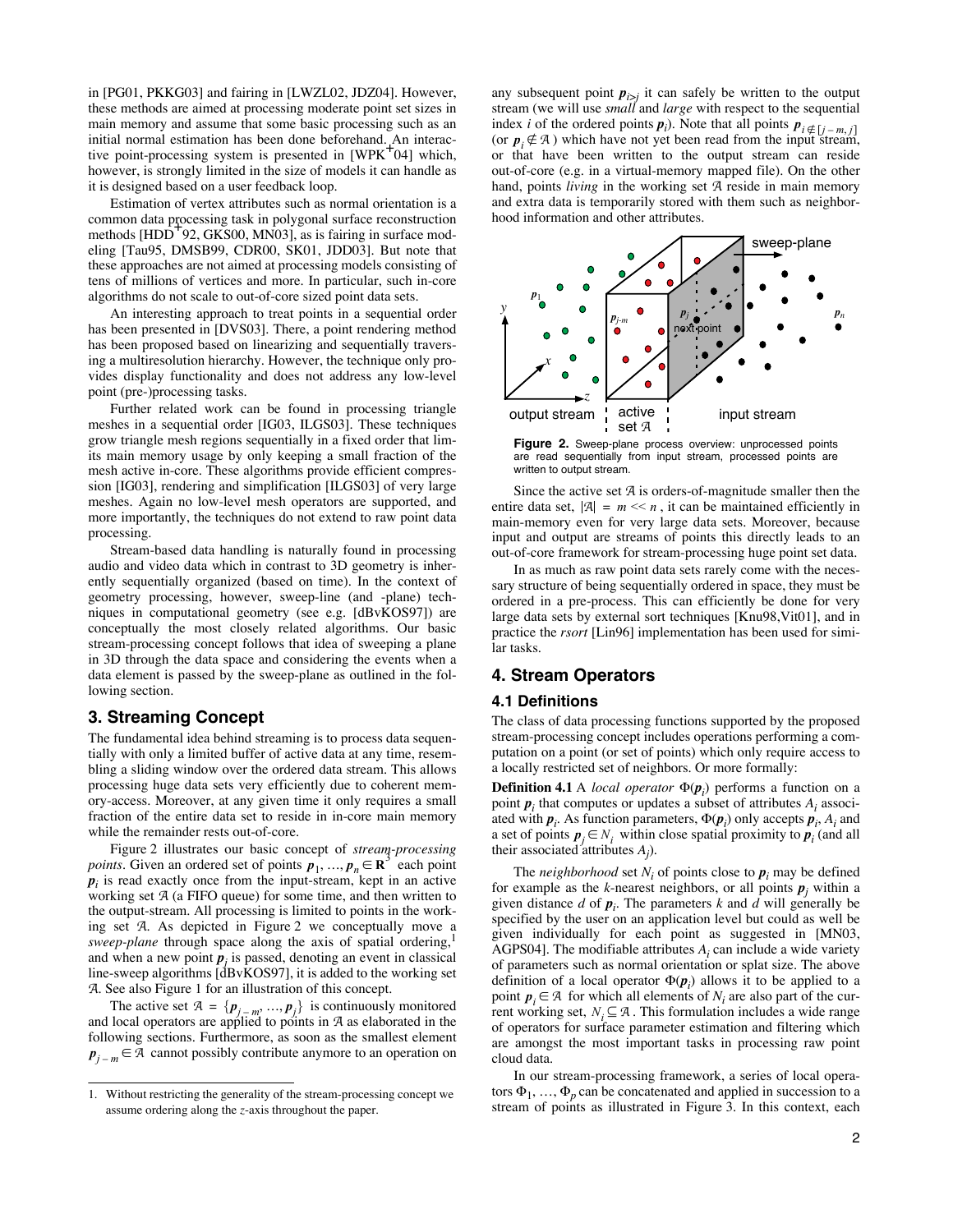operator  $\Phi_k$  also acts as a sequential FIFO queue buffer  $Q_k$  on the point stream and satisfies the following:

**Definition 4.2** A local operator  $\Phi_k(\mathbf{p}_i)$  is *streamable* if it is computed in one single invocation on  $p_i$  and not called recursively on any point  $p_j \in N_i$ . Additionally, the FIFO semantic of its queue  $Q_k$  behavior ensures no interference between consecutive operators  $\Phi_{k\pm 1}$ .



**Figure 3.** Conceptual stream-processing pipeline: A point  $p_i$  moves from right-to-left through the staged stream operators  $\Phi_{1...p}$ .

The second part of Definition 4.2 deserves further explanation, and is put in practical context in Section 5. It is clear from the above definitions that a stream operator  $\Phi_k(\boldsymbol{p}_i)$  postulates the proper existence of the local neighborhood *Ni* and any required attributes of *Ai* being part of the input data or computed by preceding stream operators  $\Phi_{l \prec k}(\boldsymbol{p}_i)$  to work. Hence on an application level the correct order of stream operators and the efficient management of attributes must be assured, which is outlined in Section 5.1.

Moreover, each stream operator  $\Phi_k$  must make sure that a point  $p_i$  is only passed on to the next operator  $\Phi_{k+1}$  if  $p_i$  has fully been processed and all affected attributes are updated by  $\Phi_k$ . This is facilitated and achieved by the FIFO queue semantic  $Q_k$  of each operator  $\Phi_k$ . Note also that while  $p_i \in Q_k$  (the buffer of operator  $\Phi_k$ ) it may be that its local neighbor points  $p_j \in N_i$  belong to buffers  $Q_{k\pm 1}$  of pre- or succeeding operators  $\Phi_{k\pm 1}$ . This overlap of local neighborhood sets *Ni* between consecutive stream operators is indicated in our figures (e.g. in Figure 4) by shingling boxes with cut-out lower-left and upper-right corners. Implementation issues of this dependency between subsequent operators and realization of correct buffer handling is discussed in Section 5.2.

# **4.2 Fundamental Stream Operators**

As previously outlined, establishing the neighborhood *Ni* of points  $p_i$  entering the active set  $\mathcal A$  from the input stream is of central importance, as is the decision when the smallest point of A can be written to the output stream. We will treat these constraints in the fundamental I/O and neighborhood-setup operators of our stream-processing framework. In between these bounding operators any regular local operators  $\Phi$  as defined above can be applied to the point stream as discussed in Section 4.3.

### **4.2.1 I/O Operators**

The canonical first and last stream operators in any stream-processing pipeline facilitate I/O from the input and to the output streams. As depicted in Figure 4 the simple *read operator*  $\Phi_R(\boldsymbol{p}_j)$ only needs to read and buffer the next new point  $p_j$  entering the active set A from the input stream. On demand it is passed to the following stream operator and the next point is read from the input stream.

As evident from the definitions of stream operators  $\Phi(\boldsymbol{p}_i)$  that operate on the neighborhood  $N_i$ , any stream-processing stage following  $\Phi(\mathbf{p}_i)$  has to make sure that no elements of  $N_i$  are altered

until !(*p<sup>i</sup>* ) has completed. In particular, a point *pj-m* scheduled to leave the active set A must be processed carefully. Therefore, we introduce the *deferred-write operator*  $\Phi_W$  (last in sequence of stream operators). This operator, as illustrated in Figure 4, makes sure that any point  $p_{j-m}$  is only removed from  $A$  and written to the output stream if not used by any prior stream operator. That is if  $\mathbf{p}_{j-m} \notin \bigcup_{i} N_i$  for all  $\mathbf{p}_i$  in prior operator stages  $\Phi_{p-1}$  to  $\Phi_1$ . The deferred-write operator is implemented by a simple FIFO queue (see also Section 5.2.2). As soon as a point  $p_{j-m}$  can be removed from A, its attributes can be written to the output stream and its main memory can be freed.

#### **4.2.2 Neighborhood Operator**

As per definition, any local operator  $\Phi(\mathbf{p}_i)$  may require a local neighborhood of points  $N_i = \{p_i, ..., p_{i_k}\}\$  surrounding  $p_i$ . The neighborhood  $N_i$  can either be defined by a maximal *range* or as a number *k* of nearest neighbors. We will briefly outline the *k*-nearest neighbors here but a fixed or flexible *range* can also be supported efficiently by varying  $k$  for each point (e.g. based on [MN03, AGPS04]). We treat the computation of  $N_i$  in our stream-processing framework as a special *neighborhood operator*  $\Phi_X(\mathbf{p}_i)$  itself which will generally be the second stream operator just after the read operator  $\Phi_R$  as in Figure 4.

In the context of stream-processing, we must determine the *k*-nearest neighbor set  $N_i$  of a new point  $p_j$  passed by the sweep-plane in the neighborhood processing stage just after insertion into the active point set A. To compute all *k*-nearest neighbors efficiently, or any neighborhood set for that matter, it is essential to maintain a spatial index structure over the relevant point set for fast spatial (range-) queries. However, since we are processing a stream of points and want the index to hold as few points as possible, we must remove (the smallest) elements from this index at the earliest possible time. Hence the index must as well incorporate a priority-queue in the sequential ordering of points. Furthermore, despite frequent insertions and deletions this spatial data structure must be reasonably balanced for good efficiency. The major challenges are to determine efficient indexing and query algorithms that guarantee a correct (or close approximate) *k*-nearest neighbor solution.

Our streaming (approximate) *k*-nearest neighbor approach is summarized by the following process: With respect to Figure 4, at insertion of  $p_j$  into A a *left-sided k*-nearest neighbor set  $N_j$  is initialized. However, during this insertion of  $p_j$  into the spatial index *S* we also mutually update the *k*-nearest neighbor sets  $N_i$  of points  $p_{i \le j}$  already in *S* with respect to the new point  $p_j$ . Thus at insertion a left-sided *k*-nearest neighbor set  $N_i$  is computed for  $p_i$  which is continuously updated to include the right-sided nearest neighbors from subsequent insertions of points  $p_{i \geq j}$ .

As spatial index *S* we use a kD-heap that combines a dynamic, quasi balanced kD-tree with a priority heap. A kD-tree was chosen due to its efficient incremental insertion and removal operations, and the ability to influence its structural balance dynamically. In fact, since points are streamed in one dimension it makes sense to have a two-dimensional kD-tree partitioning the sweep-plane. That is because the streaming dimension of set A has an extremely small extent compared to the other two dimensions. Furthermore, a priority-queue over the stream indices *i* of points  $p_i \in S$  is integrated with the kD-tree as a heap that parallels the kD-tree binary tree structure.

Two basic operations that are supported are: incremental insertion of a new element into the kD-tree, and removal of an arbitrary element while satisfying the kD-tree structure [dBvKOS97]. Both operations are followed by a bottom-up update of the embedded priority-heap relation.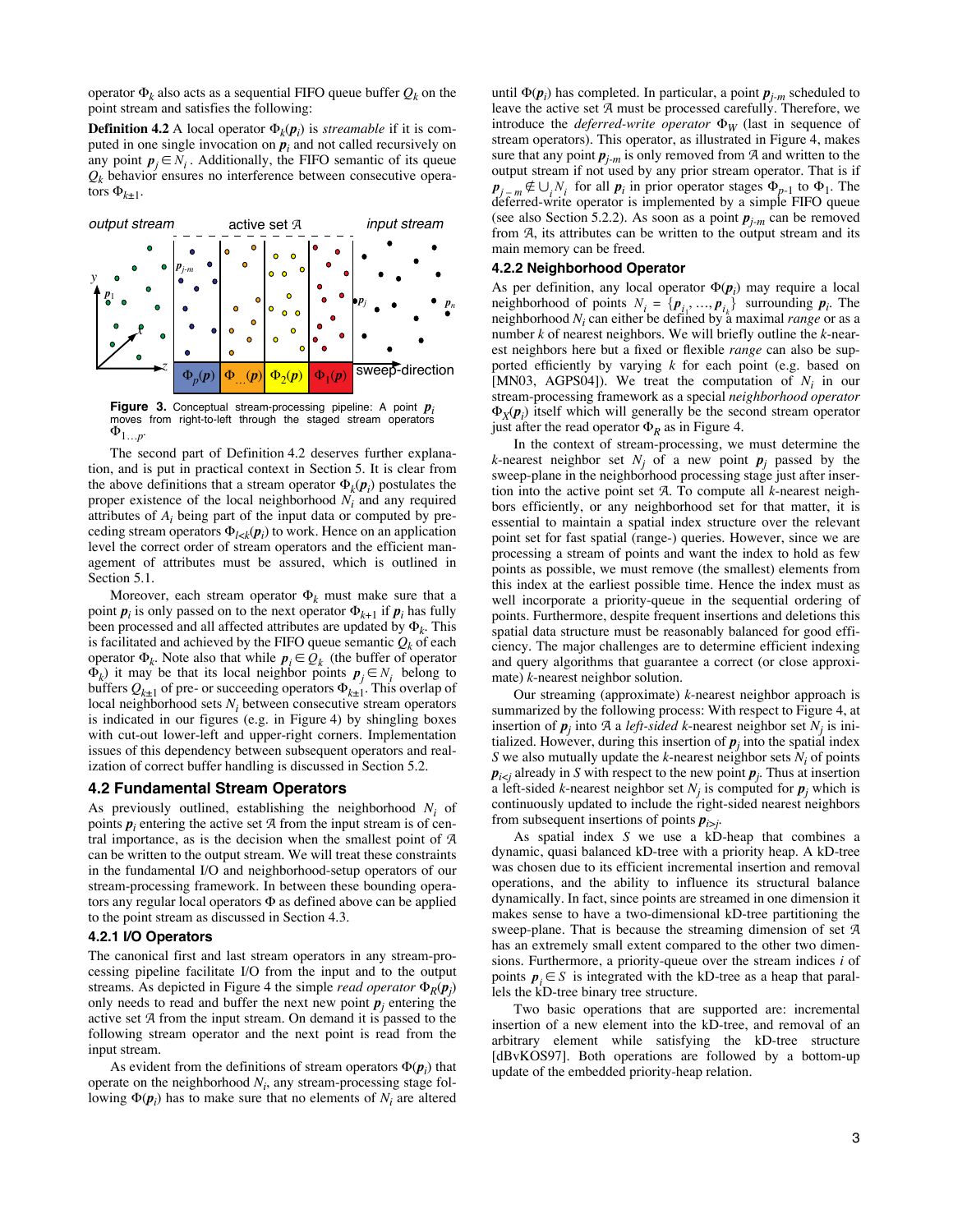

**Figure 4.** Simple stream-processing pipeline with fundamental stream operators for reading  $\Phi_R(p)$ , writing  $\Phi_W(p)$  and establishing all k-nearest neighbor sets by  $\Phi_X(\bm p)$  enclosing a regular stream operator  $\Phi(\bm p_i).$ 

A more complex operation is the *k*-nearest neighbor update which is solved in two phases. In the first phase, just before the new element  $p_j$  from the input stream is inserted, a query on *S* finds the left-sided  $k$ -nearest neighbors  $N_i$  which have all smaller indices – since at that time *S* only contains prior points in the sequential ordering. The element  $p_i$  is then inserted into *S* with its current left-biased neighborhood *Nj* . This starts the second *k*-nearest neighbor search phase where for any point  $p_i$  in the kD-heap its *Ni* is continually updated for the right-sided *k*-nearest neighbors as follows: During the left-sided query for a new element *p<sup>j</sup>* , when  $p_i$  is tested to be included in  $N_i$  ( $i < j$ ), simultaneously  $p_i$  is tested to update  $N_i$  on the right side of  $p_i$  ( $j > i$ ).

The last major operation on the kD-heap index *S* is the removal of processed elements. As it is imperative to keep the size of *S* as small as possible for fast *k*-nearest neighbor updates, we remove elements whose *k*-nearest neighborhood is completed as early as possible. Therefore, our kD-heap supports a query to find the list  $L$  of elements  $p_i$  in  $S$  for which the current sweep-plane has moved beyond the farthest *k*th-nearest neighbor in *Ni* . The elements of this list *L* can then be removed from *S*. However, note that *L* is not completely sorted with respect to the sequential stream ordering of points. Hence its elements cannot immediately be passed to the next operator stage. Therefore, the elements  $p_i \in L$  are passed to a sorting buffer *B* as depicted in Figure 4, which re-establishes the global stream ordering. The smallest element  $p_i$  of  $B$  has regained its correct global stream ordering as soon as its index *i* is smaller than the smallest index in *S*, and then it can be passed to the next stream operator.

In summary, the outlined neighborhood operator  $\Phi_X(\mathbf{p}_i)$ incorporates a kD-tree/priority-queue data structure for fast all *k*-nearest neighbors estimation and a sorting buffer to stream-order the processed points. Its FIFO queue semantic is further explained in Section 5.2.2. The advantages of this solution include:

- **•** the spatial index exhibits a strong *k*-nearest neighbor query selectivity,
- **•** the kD-tree allows dynamic insertions of new points while preserving a quasi-balanced search structure,
- **•** the embedded priority-heap structure supports fast and early removal of processed elements, and
- **•** the heap and sorting buffer preserve the globally sorted stream-index property dynamically.

## **4.3 Regular Stream Operators**

Given the local neighborhood  $N_i$  of points  $p_i$  in the active set  $A$ , many stream operators  $\Phi(\boldsymbol{p}_i)$  are conceivable based on our definitions in Section 4.1, and we outline a small set of meaningful operators that we implemented in our stream-processing points framework. These range from simple normal and curvature estimation, to anisotropic smoothing, and for each we discuss its dependencies and constraints in the stream-processing framework. This extensible list of important operators shows the power and applicability of the proposed stream-processing concept.

#### **4.3.1 Normal Estimation**

As prototypical local operator we first introduce the normal estimation  $\Phi_N(p_i)$  which is an essential part of processing raw points. Variations of plane fitting have been used in most approaches to estimate the local normal orientation  $n_i$  of a point  $p_i$  in point cloud data  $[ABCO<sup>T</sup>01, PGK02, MN03, PKKG03]$  and is a standard in surface reconstruction techniques (e.g. as in  $[HDD^+92]$ ).

A *local least squares* (LLS) fit of a plane to a point  $p_i$  and its *k*-nearest neighbors  $N_i = \{p_{i_1}, ..., p_{i_k}\}\$  is defined by the eigenvalue analysis and eigenvector decomposition of the covariance matrix  $M_i$  over  $p_i$  and  $N_i$ . Similar to [ABCO<sup>+</sup>01], we express a *moving least squares* (MLS) representation of the covariance as weighted sum:

$$
M_i = |N_i|^{-1} \cdot \sum_{\boldsymbol{p}_j \in N_i} (\boldsymbol{p}_j - \boldsymbol{p}_i) \cdot (\boldsymbol{p}_j - \boldsymbol{p}_i)^{\mathrm{T}} \cdot \theta(|\boldsymbol{p}_j - \boldsymbol{p}_i|) \,. \tag{1}
$$

The weight function  $\theta(r)$  is a smooth, radially symmetric, monotone decreasing Gaussian function  $\theta(r) = e^{-r^2/2\sigma^2}$ , with variance  $\sigma^2$  adaptively defined as the local point density estimate as suggested in [MN03]. Thus  $\sigma^2 = \pi \cdot \text{MAX}_{p_j \in N_i} |p_j - p_i|^2 / |N_i|$  as suggested in [MN03]. Thus the normal  $n_i$  of a point  $p_i$  is computed as eigenvector of the MLS covariance *Mi* over *Ni* corresponding to the smallest eigenvalue of *Mi* . Potentially it is numerically more robust to define the normal as the normalized vector product of the two eigenvectors corresponding to the two largest eigenvalues of *Mi* .

A LLS or MLS based normal estimation stream operator  $\Phi_N(\boldsymbol{p}_i)$ , together with the read, neighborhood and deferred-write fundamental operators, constitutes one of the most basic stream-processing pipeline configurations as illustrated in Figure 4 that performs a meaningful operation on a point set.

As the normal operator  $\Phi_N(\mathbf{p}_i)$  does not modify any neighborhood information but merely computes a new attribute, the normal  $n_i$  of a point  $p_i$ , its FIFO semantic as introduced in Section 4.1 is very simple: After processing a new point  $p_i$ , it is directly released to the subsequent stream operator  $\Phi_{N+1}(\boldsymbol{p}_i)$  and  $p_i$  is only buffered if not consumed immediately by  $\Phi_{N+1}$ . While a buffer is implemented as discussed in Section 5.2.1, it will generally not buffer any additional points as indicated in Figure 5.

### **4.3.2 Curvature Estimation**

Another elementary operator is the estimation of curvature and its principal directions. Our curvature operator  $\Phi_C(\boldsymbol{p}_i)$  implements a curvature estimation based on the covariance of normals  $n_i$  of nearest points  $p_j \in N_i$ . Similar to the normal estimation above we define a MLS representation of the normal covariance as:

$$
M_i = |N_i|^{-1} \cdot \sum_{p_j \in N_i} n_j \cdot n_j^{\mathrm{T}} \cdot \theta(|p_j - p_i|) \,. \tag{2}
$$

4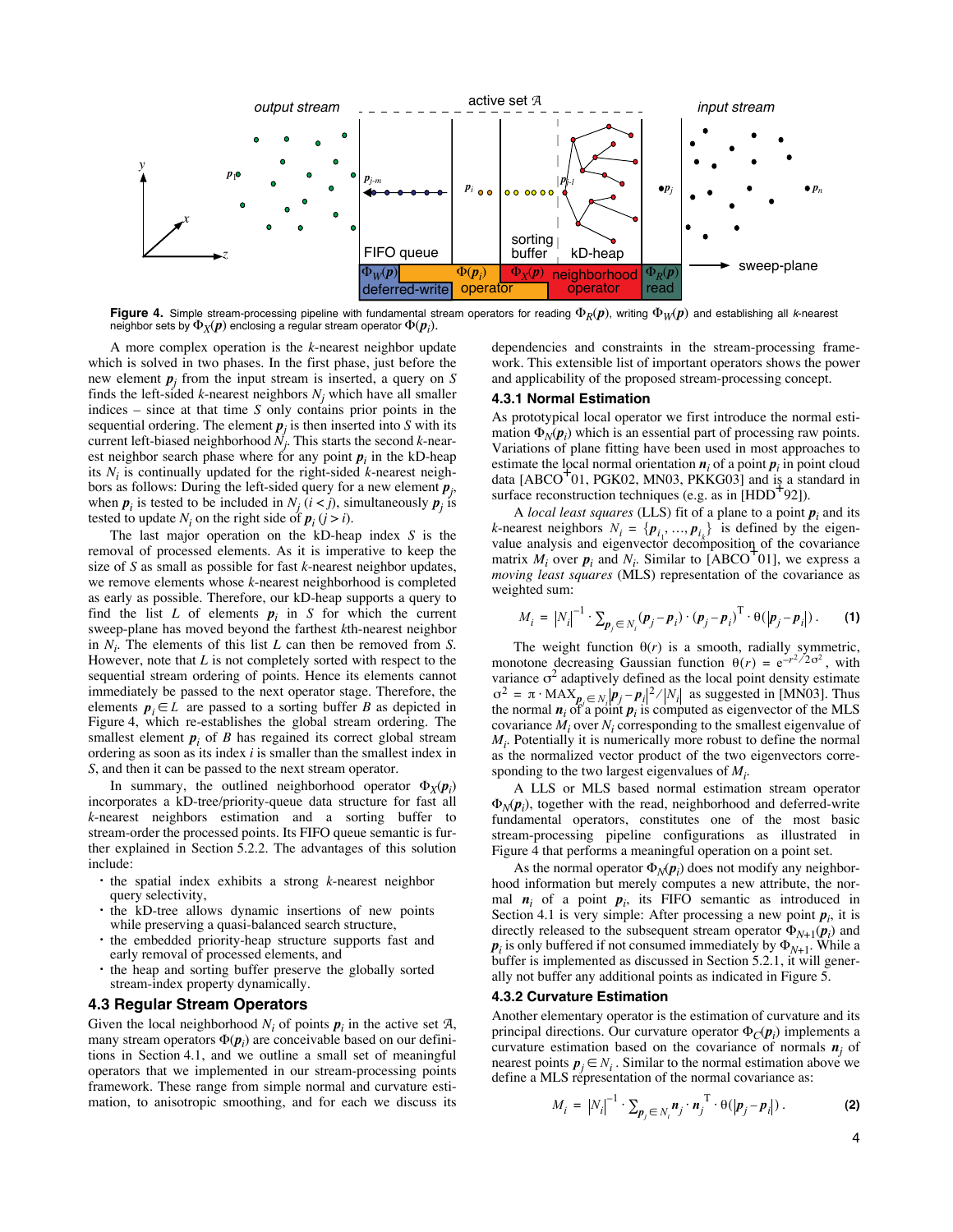

**Figure 5.** Stages of a complex stream-processing pipeline for fairing, including a smoothing operator  $\Phi_S(p)$  enclosed by normal and splat size operators  $\Phi_N(p)$  and  $\Phi_E(p)$ .

The singular value decomposition of the covariance of normals of Equation 2 gives us an estimate of the curvatures and its principal directions. Figure 1 illustrates the principal curvatures (root mean square curvature (RMS), mean or absolute curvature) on the David point data.

As the curvature operator  $\Phi_C(\boldsymbol{p}_i)$  depends on the normals  $\boldsymbol{n}_j$  of all *k*-nearest points  $p_j \in N_i$ , and hence may follow a normal operator  $\Phi_N$ , its FIFO semantic is as follows: New points pulled from the prior stream operator  $\Phi_{C-1}$  are buffered until the entire neighborhood *N<sub>i</sub>* has been processed by  $\Phi_{C-1}$  before  $\Phi_C(\boldsymbol{p}_i)$  is applied. This pre-buffering constraint is further described in Section 5.2.2.

### **4.3.3 Splat Size Estimation**

High-quality point-based rendering (PRB) techniques display a surface from points by rendering and blending overlapping (elliptical) disks (see also overview [SPL04, SP04]). The elliptical extent of a point  $p_i$  can be derived from locally computed Voronoi cells as in [DGH01, DH02], however, given the local neighborhood  $N_i$ , a covariance analysis [PGK02, Paj03, PSG04] is more suitable for implementation as an elliptical splat-estimation stream operator  $\Phi_E(\mathbf{p}_i)$  in our stream processing framework.

We can determine the ellipse parameters such as major and minor axis directions, major axis length and aspect ratio for a point  $p_i$  efficiently from the eigenvalue and eigenvector decomposition of the (MLS weighted) covariance matrix  $M_i$  given in Equation 1. The eigenvectors, of the covariance  $M_i$  projected into the tangent plane given by the normal  $n_i$ , define the ellipse axis while the eigenvalues determine the aspect ratio. The so defined elliptical disk has then to be scaled to fit the neighbor set  $N_i$ . The beauty of the approach in [Paj03, PSG04] can largely be preserved in this context.

Alternatively, if we have a curvature operator  $\Phi_C$  preceding the splat estimation  $\Phi_E(\mathbf{p}_i)$  then the ellipse axis directions and their aspect ratio can be inferred from the principal curvatures derived from Equation 2. In that case only an elliptical disk scaling has to be performed to fit the neighbor set *Ni* .

A normal estimation stream operator  $\Phi_N(\boldsymbol{p}_i)$  combined with a splat-estimation stream operator  $\Phi_E(\mathbf{p}_i)$  compute the essential per-vertex attributes necessary for efficient high-quality PBR algorithms as surveyed in [SPL04, SP04].

Similar to the normal operator,  $\Phi_E(\mathbf{p}_i)$  computes new point attributes and its FIFO semantic resembles the one of the normal operator described in the previous Section 4.3.1.

#### **4.3.4 Fairing**

To demonstrate the power of the proposed stream-processing framework we introduce a smoothing filter operation  $\Phi_S$ . Point cloud data from high-resolution 3D scanners or imaging devices tend to have a non-negligible amount of noise. To filter noise artifacts many smoothing algorithms have been proposed for meshes such as [Tau95], [DMSB99], [CDR00] or [SK01] just to mention a few of the major approaches. In general these techniques require a manifold mesh representation and are based on iterative numerical methods. In [PG01], fairing of points has been proposed which, however, requires a regular (re-) sampling pattern. For an efficient stream operator based smoothing, specific assumptions on the sampling pattern, iteration or recursion have to be avoided.

Therefore, we adopt the non-iterative feature preserving fairing operator presented in [JDD03], as also proposed in [JDZ04]. Its applicability to triangle soups makes it suitable for adaptation to unorganized point sets, and it conforms to the basic steam operator constraints outlined in Section 4.1. Fairing of points *p<sup>i</sup>* along [JDD03] requires tangent plane normal estimates  $n_i$  which we already addressed in Section 4.3.1. Furthermore, it also requires accessing spatial neighbors around  $p_i$  which is provided by the  $k$ -nearest neighborhood  $N_i$  outlined in Section 4.2.2.

Given a point  $p_i$  and its neighbors  $N_i$ , we directly extend the smoothing operation of [JDD03] to points as follows

$$
\boldsymbol{p}_i^{\top} = \boldsymbol{\Phi}_S(\boldsymbol{p}_i) = \frac{1}{w_i} \cdot \sum_i \Pi_j(\boldsymbol{p}_i) a_j \cdot f(|\boldsymbol{p}_j - \boldsymbol{p}_i|) \cdot g(|\Pi_j(\boldsymbol{p}_i) - \boldsymbol{p}_i|), \text{ (3)}
$$

with summation over all points  $p_j \in N_i \cup p_i$ . The operator  $\Pi_j(\boldsymbol{p}_i)$  denotes the projection of  $\boldsymbol{p}_i$  onto the tangent plane of point  $p_i$  and the value  $a_i$  corresponds to an area weight (i.e. the elliptical splat disk size). The normalization term  $w_i$  is the sum of weights  $\sum a_j f(p_j - p_i) \cdot g(|\Pi_j(p_i) - p_i|)$ . The Gaussian weight function  $f(r)$  adjusts the influence of a point based on spatial distance and favors nearby points for smoothing, while  $g(r)$  tends to preserve sharp features by giving less weight to points with different normal orientations [JDD03].

Note, however, that the fairing operator  $\Phi_S(\boldsymbol{p}_i)$  must fit into a properly configured stream-processing pipeline as illustrated in Figure 5. In particular, applying the fairing operator  $\Phi_S(\mathbf{p}_i)$  calls for recomputation of new normals  $n_i$ , as well as (elliptical) bounding disk parameters. Hence we apply normal and splat size estimation  $\Phi_N$  and  $\Phi_F$  not only before, but also again after the fairing operator  $\Phi_{\rm S}$  as shown in Figure 5.

Moreover, since the fairing operator  $\Phi_S(\mathbf{p}_i)$  changes the coordinates of a point  $p_i$  it must strictly be avoided that any pre- or succeeding stream operators  $\Phi_{S\pm1}(\boldsymbol{p}_j)$  act on a mix of pre- and post-faired points  $p_i \in N_j$ . This constraint must correctly be satisfied by the FIFO queue semantic of  $\Phi$ <sub>S</sub> as described in Section 5.2.2. Hence  $\Phi_{\mathcal{S}}$  in general buffers a limited set of points as indicated in Figure 5.

#### **5. Implementation**

A major challenge in the context of stream-processing points as outlined in Section 4 is the systematic definition and development of stream operators. In particular, this includes: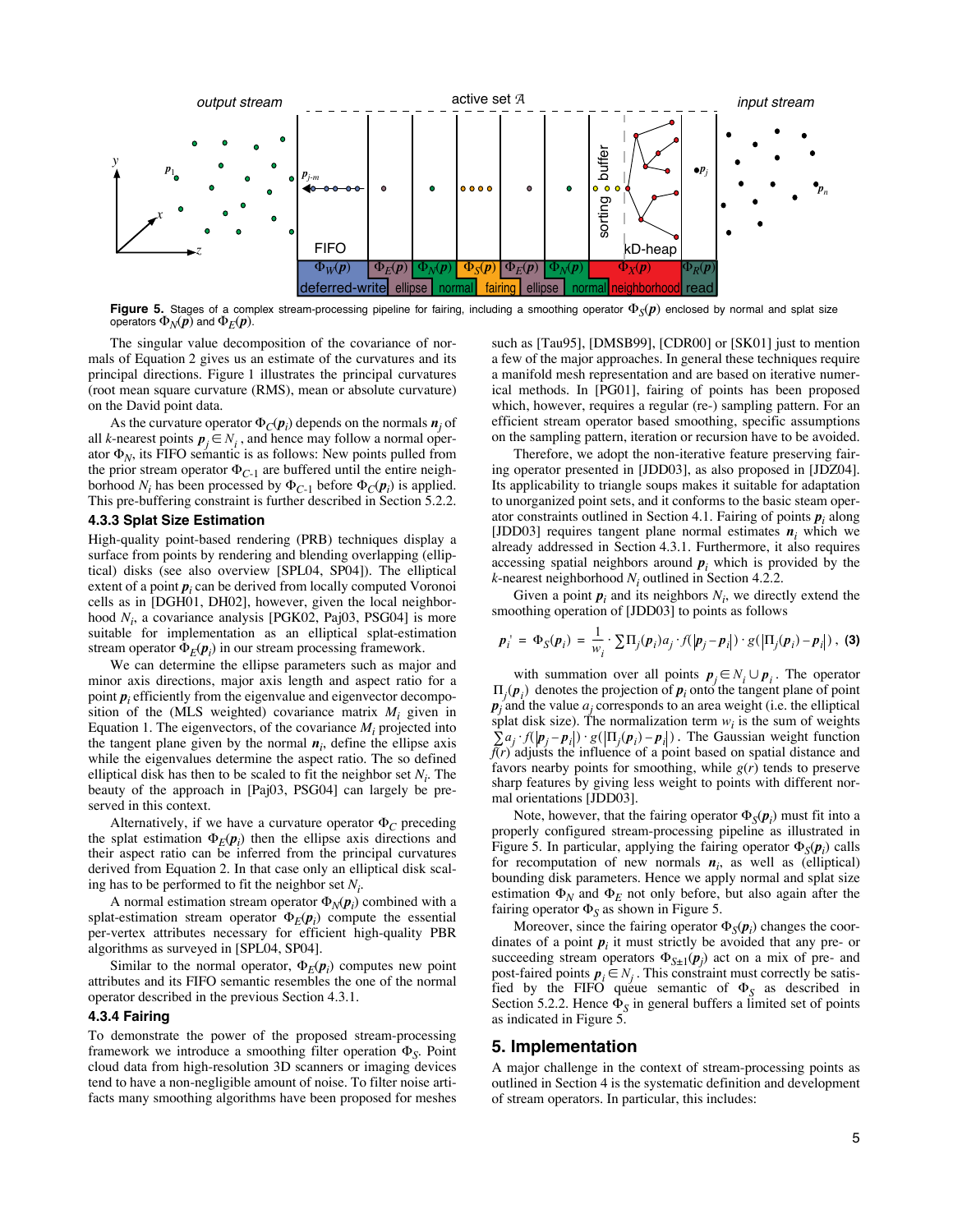- **1.** defining a common implementation framework and interface such that local stream operators  $\Phi_k(\boldsymbol{p}_i)$  can be concatenated and plugged into a stream-processing system like modules, and
- **2.** concealing the dependencies between consecutively applied local stream operators  $\Phi_1$ , ...,  $\Phi_p$  effectively within the stream-operator abstract data types.

In this section we address the above challenges by describing the implementation of our stream-processing points framework based on the definition of a stream-operator abstract data type.

### **5.1 Attribute Handling**

As mentioned in Section 4, different stream operators  $\Phi_k(\mathbf{p}_i)$  add or modify different subsets of attributes  $a_i^k \subseteq A_i$  of points  $p_i$ . These may be additional to the ones provided initially in the input point stream. Moreover, some attributes may only be needed temporarily and need not be written to the output point stream at all. Therefore, we define the stream-point data type as an extensible set of attribute-field structures as outlined below and exemplified in Figure 6.

**InputFields** Defines the *initial* point attributes  $a_i^{\text{in}}$  given for each point  $p_i$  in the input stream.

**<name>OpFields** Specifies the *temporary* attributes  $a_i^{k_{\text{aux}}}$  computed by stream operator  $\Phi_k(\boldsymbol{p}_i)$  for points  $\boldsymbol{p}_i$  in the active set A but not written to the output stream.

**<name>OpOutFields** Lists the *added* attributes  $a_i^{k_{\text{out}}}$  computed by stream operator  $\Phi_k(\boldsymbol{p}_i)$  for each point  $\boldsymbol{p}_i$  which are passed along with the point  $p_i$  to the output stream.

**AuxiliaryFields** Consists of all auxiliary attributes  $a_i^{\text{aux}} = \bigcup a_i^{\text{k}_{\text{aux}}}$  computed and required by any stream operator  $\Phi_k(\mathbf{p}_i)$  while a point  $\mathbf{p}_i$  is in the active set A and processed by operators  $\Phi_1, ..., \Phi_p$ .

**OutputFields** Includes all attributes  $a_i^{\text{out}} = \bigcup a_i^{\text{k}_{\text{out}}} \cup a_i^{\text{in}}$  of a point  $p_i$  that have to be written to the output stream.

**AllFields** Covers all attributes  $A_i = a_i^{\text{all}} = a_i^{\text{out}} \cup a_i^{\text{aux}}$  that are ever referenced by any stream operator while processing point *p<sup>i</sup>* .

This design of extensible per-point attribute fields supports the flexibility that a stream-processing framework with varying configurations of stream operators requires. On an application-level, the definition of these attribute fields has to be matched with the configuration of the stream-processing pipeline. For example, the splat ellipse estimation operator  $\Phi_E(\boldsymbol{p}_i)$  bases its computation on the existence of a normal  $n_i$  which requires a precursory normal operator  $\Phi_N$  and the proper inclusion of its attributes  $a_i^{N_{\text{aux}}}$  and  $a_i^{N_{\text{out}}}$ .

An example point-attribute configuration is given in Figure 6 for a normal computation, elliptical splat estimation and fairing pipeline consisting of: stream reading  $\Phi_R$ , neighborhood generation  $\Phi_X$ , normal computation  $\Phi_N$ , splat size estimation  $\Phi_F$ , fairing  $\Phi$ <sub>S</sub> and deferred stream writing  $\Phi$ <sub>*W*</sub> operators. The right configuration and order of operators is depicted in Figure 5. As part of the auxiliary fields  $a_i^{\text{aux}}$ , the reader  $\Phi_R$  assigns an index *i* to each point *p<sup>i</sup>* in the order it is read from the input stream. The *k*-nearest neighbor operator  $\Phi_X(\mathbf{p}_i)$  computes all auxiliary fields with respect to a point  $p_i$ 's neighborhood information  $N_i$ . In particular, this also includes the min and max referenced indices *j* of its nearby points  $p_j \in N_i$  which's use is further detailed in the following sections. The normal operator  $\Phi_N(p_i)$  computes the normal attribute  $n_i$  which is part of the output  $a_i^{\text{out}}$ , based on covariance information which is stored as part of  $a_i^{\text{aux}}$ . The elliptical splat estimator  $\Phi_E$  is also based on normal and covariance

information and outputs ellipse major axis, its length and aspect ratio as part of  $a_i^{\text{out}}$ . For its calculation, the fairing operator  $\Phi_S(\mathbf{p}_i)$  adds temporary attributes to  $a_i^{\text{aux}}$  consisting of a copy of the original point position and an area weight.

```
struct InputFields {<br>
Vector3f v; // position<br>
Color3u C: // color
   Color3u c;
};
struct ReadOpFields {
                                 \frac{1}{10} element's index i in input stream
};
struct NeighborOpFields {
int cnt;<br>
AllFields* list[MAX_K]; // pointers to neighbors<br>
float dist[MAX_K]; // distances to neighbors
int min_index; // smallest referenced index<br>int max_index; // largest referenced index<br>};
struct NormalOpFields { Matrix4d covar; // covariance information
};
struct NormalOpOutFields {
 Vector3f n; // normal
};
struct SplatOpOutFields {
 Vector3f axis; // major ellipse semiaxis orientation
   float length; \frac{1}{2} // major ellipse semiaxis length float ratio: // semiaxis aspect ratio
                                 \frac{1}{2} semiaxis aspect ratio
};
struct FairOpFields {
Vector3f position; // copy of original position<br>float area; // splat area weight
float area;<br>};
struct AuxiliaryFields : ReadOpFields,
      NeighborOpFields, NormalOpFields,
FairOpFields {};
struct OutputFields : InputFields,
     NormalOpOutFields, SplatOpOutFields {};
struct AllFields : AuxiliaryFields,
     OutputFields {};
```
**Figure 6.** Attribute-field structures of stream-points for a normal computation. Illiotical splat estimation and fairing splat estimation and stream-processing pipeline as illustrated in Figure 5.

#### **5.2 Stream Operator Classes**

As introduced in Section 4.1, each stream operator  $\Phi_k$  behaves like a buffer  $Q_k$  on the stream of points. After being released from the previous operator  $\Phi_{k-1}$  – respectively its buffer  $Q_{k-1}$  – a point  $p_i$  enters the next queue  $Q_k$ . When all necessary neighborhood conditions are met, operator  $\Phi_k(\mathbf{p}_i)$  is performed. The conditions when a point  $p_i \in Q_k$  can be processed by  $\Phi_k(p_i)$  and when it is released to the subsequent operator  $\Phi_{k+1}$  and its queue  $Q_{k+1}$ , depend on the class of the stream operator  $\Phi_k$  as outlined below.

The semantic of the buffer  $Q_k$  of a stream operator  $\Phi_k$  is equivalent to a FIFO queue, and the operators' interface is given in Figure 7 which includes the traditional *front*() and *pop\_front*() methods. However, instead of using a standard *push\_back*() interface we defined the exchange of points between subsequent operators as a *pull-push* mechanism, see also Section 5.3. For this purpose, each operator  $\Phi_k$  keeps a reference to the previous operator  $\Phi_{k-1}$  in the stream-processing pipeline. The semantics and implementations of these queue operations are further discussed next. Additional stream-operator functionality includes queries on the *smallest element* – index *i* of a queued point  $p_i \in Q_k$  – on which operator  $\Phi_k$  has not yet actually been computed; and the *smallest referenced* neighbor – index *j* of a  $p_j \in \bigcup N_i$  – of any  $unprocessed$  points  $p_i$  in  $Q_k$ .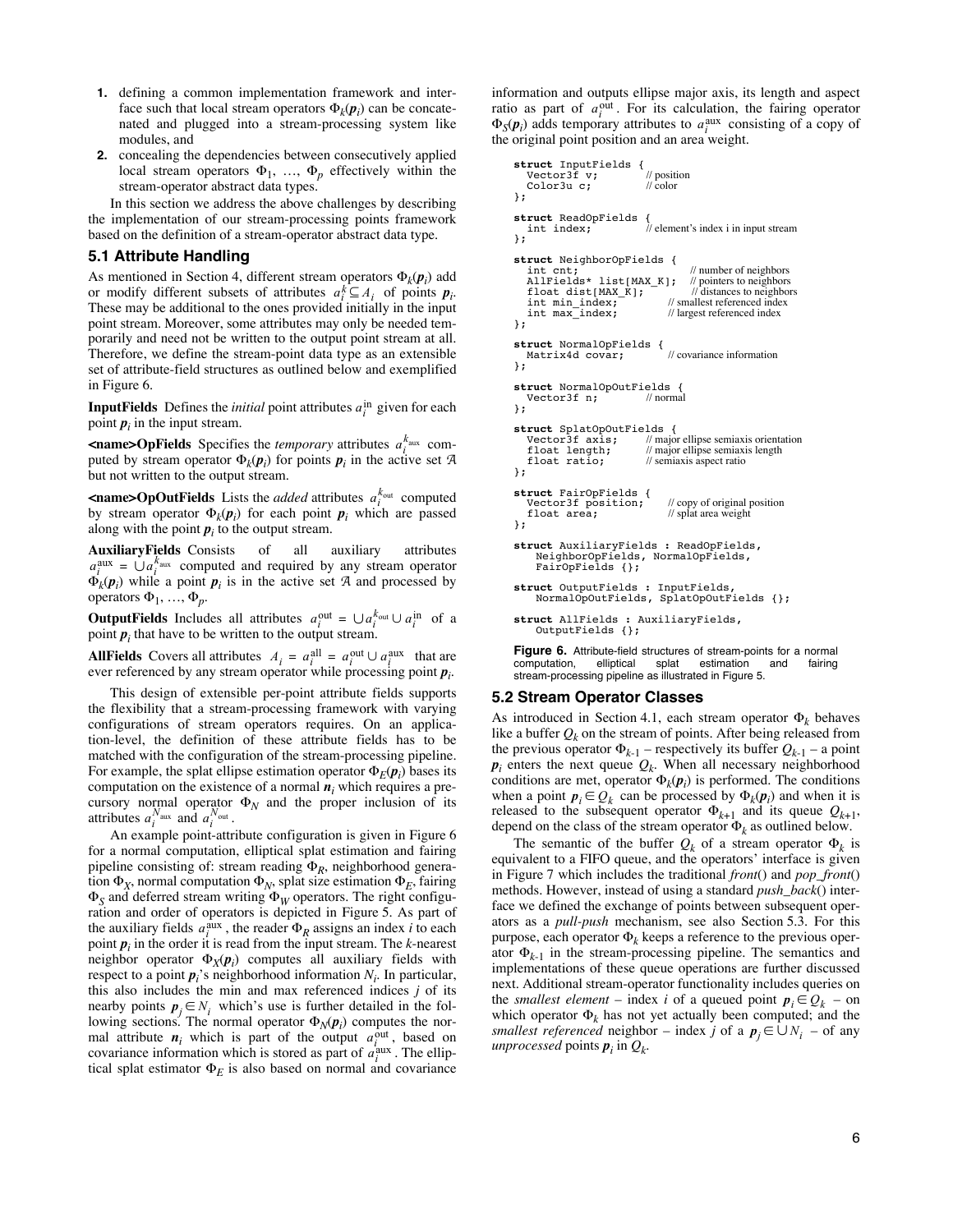```
class StreamOperator {
   public: StreamOperator();
    virtual ~StreamOperator();
    virtual void pull_push(); virtual AllFields* front(); virtual void pop_front();
    virtual int smallest_element(); virtual int smallest_reference();
protected:
    StreamOperator *prev;
};
```
Figure 7. Abstract common interface definition of the virtual stream operator base-class.

## **5.2.1 Through-buffer Operators**

All simple stream operators  $\Phi_k(\mathbf{p}_i)$  that given a set of attributes  $A_i \setminus a_i^k$  compute additional new attributes  $a_i^k$  for a point  $p_i$  without affecting any nearest neighbor data in *Ni* are called *through-buffer* operators. This arises from the fact that as soon as a point  $p_i$  is released from a prior operator  $\Phi_{k-1}$  it can be processed by  $\Phi_k$  and immediately released to  $\Phi_{k+1}$ . The *pull\_push*() outline for simple through-buffer stream operators is given in Figure 8. Note that this simple stream operator class implements a FIFO queue to buffer points  $p_i$  after being processed by  $\Phi_k$ . However, in practice this buffer will generally be empty as the subsequent operator  $\Phi_{k+1}$  consumes the released points immediately.

```
class ThroughBuffer : public StreamOperator {
   public: virtual void pull_push(); virtual AllFields* front(); virtual void pop_front();
    virtual int smallest_element(); virtual int smallest_reference();
protected:
    deque<AllFields*> FIFO;
};
void ThroughBuffer::pull_push() {
 AllFields *tmp;
 // pull elements from previous stream operator while (tmp = prev->front()) {
 prev->pop_front();
        // perform stream operator function
        applyOperator(tmp);
        FIFO.push_back(tmp);
    }
}
```
Figure 8. Class definition and pull-push method of a through-buffer type stream operator.

The standard FIFO queue *front*() and *pop\_front*() methods are straightforward implementations for a through-buffer stream operator  $\Phi_k$  as shown in Figure 9. Basically the FIFO buffer of processed points  $p_i$  is queried and if not empty the points are released in order (to the calling operator  $\Phi_{k+1}$ ). Since a through-buffer operator  $\Phi_k$  does not queue any unprocessed points  $p_i$  both index-reference queries are passed to any prior stream operator  $\Phi_{k-1}$  in the stream processing pipeline.

Normal computation as well as elliptical splat-estimation stream operators described in Sections 4.3.1 and 4.3.3 belong to this through-buffer stream operator category. The read operator (Section 4.2.1) is an even simpler through-buffer implementation as it reads and buffers one point at a time from the input stream.

#### **5.2.2 Pre- and Post-buffer Operators**

More complex are the FIFO queue implementations for stream operators  $\Phi_k(\boldsymbol{p}_i)$  that either affect the use of  $\boldsymbol{p}_i \in N_i$  in processing other nearest-neighbor related points  $p_j$  by  $\Phi_{k\pm 1}(p_j)$ , or that modify the neighbor data  $N_i$  of the current point  $p_i$ . We observe that:

```
AllFields* ThroughBuffer::front() {
   AllFields *tmp = NULL;
 if (!FIFO.empty())
 tmp = FIFO.front();
   return tmp;
}
void ThroughBuffer::pop_front() {
   if (!FIFO.empty())
      FIFO.pop_front();
}
int ThroughBuffer::smallest_element() {<br>
if (prev)
   if (prev) return prev->smallest_element(); else return INT_MAX;
}
int ThroughBuffer::smallest_reference() {<br>
if (prev)
  ifference();<br>
else return INT_MAX;
}
```
**Figure 9.** FIFO queue access and index-reference methods for through-buffer type stream operators.

```
class PrePostBuffer : public StreamOperator {
   public: virtual void pull_push(); virtual AllFields* front(); virtual void pop_front();
    virtual int smallest_element(); virtual int smallest_reference();
private: deque<AllFields*> FIFO1;
 deque<AllFields*> FIFO2;
    HeapOfPairs HEAP;
};
void PrePostBuffer::pull_push() {
    AllFields *tmp;
    // pull elements from previous stream operator while (tmp = prev->front()) {
        prev->pop_front();
        // update heap that maintains smallest referenced index HEAP.push(tmp->min_ref_index, tmp);
// defer processing points<br>FIFO1.push_back(tmp);
    }
 // check queue of deferred points while (!FIFO1.empty()) {
 tmp = FIFO1.front();
        // only update elements fully processed by prior operator if (tmp->max_ref_index < prev->smallest_element() && tmp->index < prev->smallest_reference()) {
           FIFO1.pop_front();
            // perform stream operator function
            applyOperator(tmp);
            // transfer to post-buffer
            FIFO2.push_back(tmp);
    } else break; }
}
```
Figure 10. Outline of class definition and pull-push method of a pre- and post-buffer type stream operator.

- **1.** First, such operators must defer processing a point  $p_i$  until all its neighbors  $p_j \in N_i$  have been processed by the previous operator  $\Phi_{k-1}$ .
- **2.** Second,  $p_i \in N$  itself must not be accessed by any operator  $\Phi_{k-1}(\boldsymbol{p}_j)$ . Finally, point  $\boldsymbol{p}_i$  is only released to the subsequent stream operator  $\Phi_{k+1}$  when it is safe to do so.

Figure 10 demonstrates the underlying pull-push algorithm for stream operators  $\Phi_k(\mathbf{p}_i)$  that must *pre-* as well as *post-buffer* the processed points  $p_i$ . Two queues are now necessary to implement the stream operator's buffer  $Q_k$ , one for buffering points  $p_i$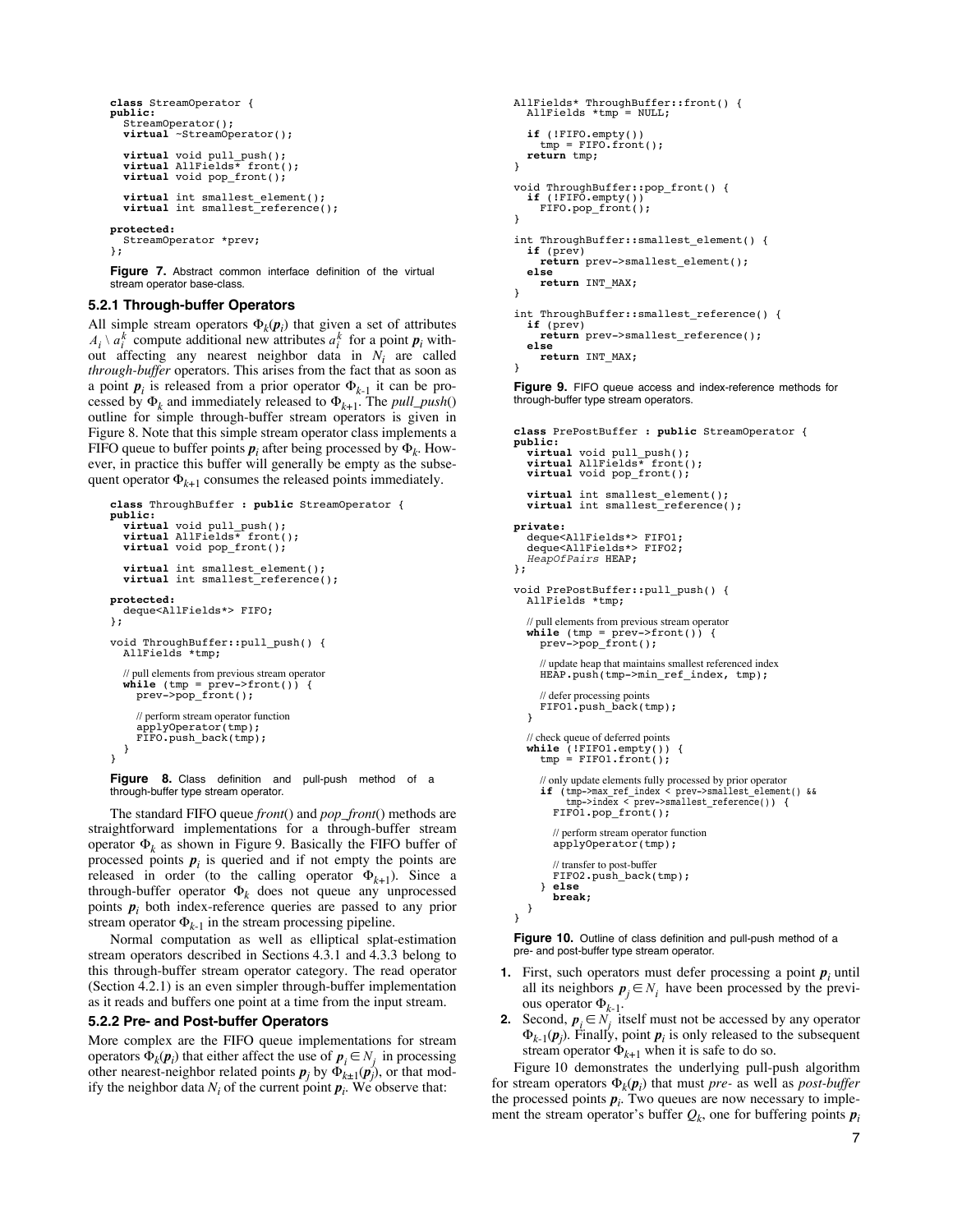before and one after applying  $\Phi_k$ . The *pull\_push*() method first gets all points  $p_i$  released from the preceding operator  $\Phi_{k-1}$  and queues them up in FIFO1. Note that at this point the smallest referenced indices *j* of points  $p_j \in N_i$  for all  $p_i \in Q_k$  are maintained in a HEAP structure which stores the index *j* along with the point *p<sup>i</sup>* it is referenced *from*. Next, the queue FIFO1 is checked for available points  $p_i$  that can now safely be processed by  $\Phi_k$  and queued up in FIFO2. This requires testing for smallest unprocessed and smallest referenced indices in the previous operators  $\Phi_{k-1}$  as pointed out above.

In Figure 11, the FIFO queue *front*() and *pop\_front*() methods of a pre- and post-buffer stream operator  $\Phi_k$  are given. In this context, the next available point via *pop\_front*() must come from the FIFO2, the post-buffer, as only this queue keeps the points already processed by  $\Phi_k$ . In addition, the top-most element  $p_i$  of FIFO2 is only released by operator  $\Phi_k$  if it no more references any point  $p_j \in N_i$  which is still in the pre-buffer FIFO1 of  $\Phi_k!$ This satisfies the constraints that when  $p_i$  is released to the next operator  $\Phi_{k+1}(\boldsymbol{p}_i)$ ,  $\Phi_{k+1}$  will not operate on a neighborhood  $N_i$  of  $p_i$  consisting of mixed points  $p_i$  – with respect to being processed or not by the operator  $\Phi_k$ .

Additionally, the pop procedure has the task of updating the HEAP of smallest indices referenced by any point  $p_i \in Q_k$  after releasing a point  $p_i$  to the next operator. This is simply done by removing all elements at the top of HEAP which are no longer members of  $Q_k$ .

Finally, we define the smallest and smallest-referenced index functions at the bottom of Figure 11. The smallest index *i* of an unreleased point  $p_i \in Q_k$  of stream operator  $\Phi_k$  is given either by the smallest element of queues FIFO2 or FIFO1, or passed along to the preceding stream operator  $\Phi_{k-1}$  in the stream processing pipeline. The smallest referenced index *j* of points  $p_j \in N_i$  for all  $p_i \in Q_k$  is explicitly maintained in the above introduced HEAP data structure, and the query takes this HEAP of operator  $\Phi_k$  as well as the prior operator  $\Phi_{k-1}$  into account.

```
AllFields* PrePostBuffer::front() {
    AllFields *tmp = NULL;
 if (!FIFO2.empty() && (FIFO1.empty() || 
 FIFO2.front()->max_ref_index < FIFO1.front()->index))
       tmp = FIFO2.top();
    return tmp;
}
void PrePostBuffer::pop_front() {<br>
if (!FIFO2.empty()) {<br>
// remove unused references from HEAP
if (!FIFO2.empty()) {<br>
// remove unused references from HEAP<br>
while (!HEAP.empty() && HEAP.top().second->index<br>
< FIFO2.front()->index)
           HEAP.pop();
        FIFO2.pop_front();
    }
}
int PrePostBuffer::smallest_element() {
    if (!FIFO2.empty()) return FIFO2.front()->index; else if (!FIFO1.empty()) return FIFO1.front()->index; else return prev->smallest_element();
}
int PrePostBuffer::smallest_reference() {
   int index = prev->:smallest reference();
 if (!HEAP.empty())
 index = MIN(HEAP.top().first, index); return index;
}
Figure 11. Outline of FIFO queue access and index-reference
```
methods for pre- and post-buffer type stream operators.

The *k*-nearest neighbors operation and the fairing function described in Sections 4.2.2 and 4.3.4 are pre- and post-buffer stream operators as characterized in this section. The *k*-nearest neighbors stream operator  $\Phi_X$ , however, exhibits a few notable differences. First, the queue FIFO1 is replaced by a kD-heap structure as explained in Section 4.2.2 and in the first while loop of the *pull\_push*() method in Figure 10 this kD-heap is queried and updated for the points pulled from the preceding read operator. Second, the FIFO2 queue is replaced by a sorting buffer, and the second while loop in the *pull\_push*() method is substituted with a query process to remove elements with completed *k*-nearest neighbor sets from the kD-heap and queuing them in the sorting buffer. As the combination of the kD-heap and sorting buffer fully implement the FIFO semantic  $Q_X$  of the *k*-nearest neighbor operator  $\Phi_X$ , the queue access and smallest index-reference methods manifest only slight deviations from the basic methods given in Figure 11 and are thus not further explained here.

The curvature operator  $\Phi_C(\boldsymbol{p}_i)$  described in Section 4.3.2 is a simplified pre- and post-buffer stream operator in that it only exhibits a pre-buffer constraint to make sure that any point  $\boldsymbol{p}_j \in N_i$  has been released from the prior stream operator  $\boldsymbol{\Phi}_{k-1}$ .

#### **5.3 Stream-Processing Pipeline**

Setting up a stream-processing point pipeline is now very simple given the stream-operator framework outlined in the previous sections. Some minimal user-involvement is required to select a proper sequence of stream operators and to make sure the attribute fields discussed in Section 5.1 match the selected operators.

Figure 12 demonstrates the elegant application of our stream-processing framework to process a stream of raw points. In this example a pipeline corresponding to Figure 5 is set up with point attributes as shown in Figure 6. The input and ouput point-streams can be memory-mapped file arrays of InputFields and OutputFields types. The setup tasks include opening the I/O point-streams and initializing the sequence of stream operators. The main processing stage then merely consists of two very simple nested loops: The outer loop over all points consecutively read from the input stream. The inner loop iterating through the sequence of stream operators and invoking their pull-push methods to process and pass points from one to the next stream operator, with the last one writing the points to the output stream.

```
InputFields *pfile = NULL; // inpout point stream le
OutputFields *sfile = NULL; // output point stream le
int npoints; // number of input points
int main(int argc, char **argv)
{
int i, nops = 0;<br>StreamOperator *operators[8];
   // open input and output point-stream files <br>// e.g. as memory mapped file arrays \verb!pfile! and<br> \verb!sfile! // initialize stream-operator pipeline
 operators[nops++] = new ReadOperator(pfile, nv);
 operators[nops] = new KNearestOperator();
operators[nops++]->set_prev(operators[nops-1]);<br>operators[nops] = new NormalOperator();<br>operators[nops++]->set_prev(operators[nops-1]);<br>operators[nops++]->set_prev(operators[nops-1]);<br>operators[nops++]->set_prev(operators[
 operators[nops++]->set_prev(operators[nops-1]);
 operators[nops] = new SplatOperator();
 operators[nops++]->set_prev(operators[nops-1]);
 operators[nops] = new WriteOperator(sfile, nv);
     operators[nops++]->set_prev(operators[nops-1]);
     // main loops for processing stream of points while (operators[0]->position() < npoints)
       for (i = 0; i < nops; i++) ops[i]->pull_push();
}
```
**Figure 12.** Outline of main point stream-processing routine for a normal computation, elliptical splat estimation and fairing stream-processing pipeline as illustrated in Figure 5.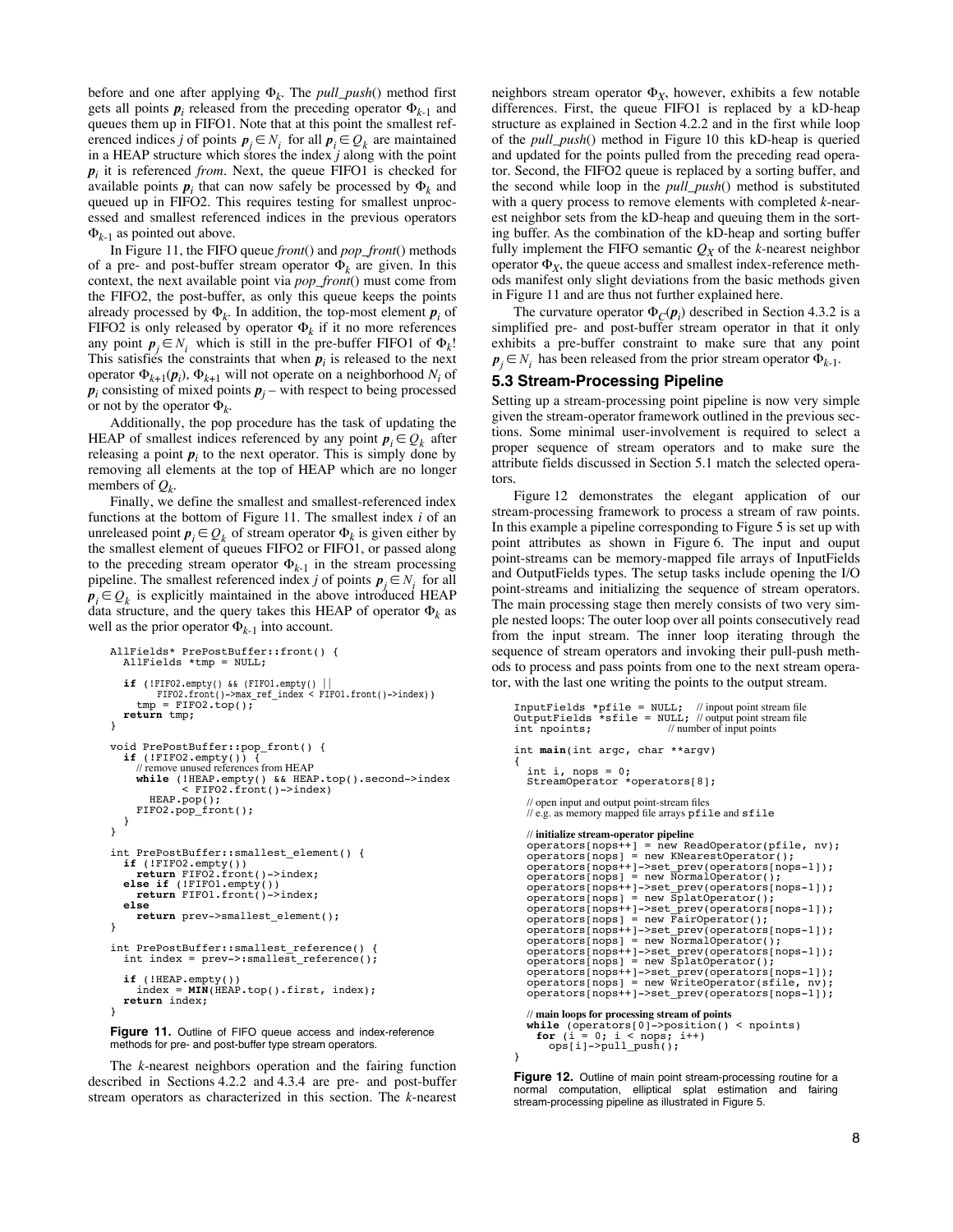# **6. Analysis**

In terms of memory requirements we note that the most critical part to process a large set of points by local operators is a data structure that provides efficient access to all points  $p_1, ..., p_n$  and their nearest neighbors. In general, a balanced hierarchical spatial indexing structure requires O(*n*) space and allows processing all points and *k*-nearest neighbors in O(*k·n* log *n*) time. While this is theoretically optimal it may nevertheless not be the fastest in practice and consume too much main memory for very large *n*.

Our stream-processing framework exhibits the extremely important property that only a small number of *m*<<*n* points are active at any moment in time. The active set  $A = p_{i-1}, ..., p_{i-m}$ consists of points not fully processed for which a new point *p<sup>i</sup>* on the sweep plane may be necessary to complete all operator tasks. Thus in main memory only the *m* active points must be maintained and organized in an indexing data structure. Hence the expected main memory usage is only in the order of O(*m*), as only a *sliding window* of *m* elements is continuously maintained in the active set A. Moreover, as the processing performance is mainly determined by the determination of all *k*-nearest neighbors, the expected running time is only O(*k·n* log *m*). This corresponds to a significantly reduced cost for the stream-processing approach.

As reported in the experimental results section below, the computation of all *k*-nearest neighbors is dominating the overall workload. Therefore, the end-performance will strongly depend on the parameter *k* (proportionally) and the number *s<m* (logarithmically) of points in the kD-heap of the nearest neighbor stream operator  $\Phi_X$ .

# **7. Experimental Results**

All point processing experiments were performed on a 1.8GHz PowerMac G5. Timing was performed using the Unix *clock*() function to measure individual functions within the code, and the */usr/bin/time* Unix command line tool was used to measure the real-world clock time elapsed between invocation and termination of the executable. Hence the total timings even include any time a process spent waiting for events such as completion of I/O operations (and not only the consumed CPU cycles).

## **7.1 Preprocessing**

Pre-process results for ordering some large point data sets are given in Table 1. All data sets are ordered for streaming simply along the dimension of largest extent. Besides the St. Matthew data set, which was converted from a binary QSplat model [RL00], all models were converted from a plain ASCII PLY triangle mesh format. Any information besides the raw point coordinates and color was omitted in that process.

Generally the ordering and streaming of points is implemented using memory mapped arrays. After reading the raw point data from the input mesh, or QSplat file into a file-memory mapped point array, our current implementation of the sorting pre-process uses a quicksort algorithm to sequentially order the points along a given dimension. As shown in Table 1, quicksort on a memory mapped array performs quite well as it accesses the data in a coherent linear way – doing log(*n*) passes.

Improved pre-process sorting can be achieved by more sophisticated out-of-core techniques [Knu98,Vit01] such as the *rsort* [Lin96] tool that has been used in similar situations, however, this is not the main focus here.

## **7.2 Stream Processing**

#### **7.2.1 Overview**

In our different experiments we have tested various stream processing pipelines consisting of stream operators discussed in Section 4. The three different stream-processing pipelines and their sequence of applied stream operators are:

| <b>Model</b>     | #Points      | Mesh             | <b>Point Stream</b> | <b>Preprocess</b> |      |
|------------------|--------------|------------------|---------------------|-------------------|------|
|                  |              | <b>File Size</b> | <b>File Size</b>    | reading sorting   |      |
| St. Matthew I    | 102.965.801  | N/A              | 1,571MB             | 35s               | 93s  |
| David 1mm        | 28, 168, 109 | 2,288MB          | 430MB               | 125s              | 22s  |
| Lucy             | 14,022,961   | 1.085MB          | 214MB               | 52s               | 11s  |
| David 2mm        | 4,129,534    | 327MB            | 63MB                | 19s               | 3.4s |
| David head       | 2,000,646    | 165MB            | 30MB                | 12s               | 1.5s |
| Dragon           | 435,545      | 32MB             | 6.7MB               | 1.6s              | 0.3s |
| Female           | 302,948      | 24MB             | 4.6MB               | 1.8s              | 0.2s |
| <b>Balljoint</b> | 137,062      | 11MB             | 2MB                 | 0.9s              | 0.1s |

**Table 1.** Input test model and output point stream sizes. Preprocess timing includes converting and sorting point data.

- *Normal*:  $\Phi_R$  (read),  $\Phi_X$  (*k*-nearest neighbors, *k*=8),  $\Phi_N$ (normal estimation) and  $\Phi_W$  (deferred-write).
- $Curvature: \Phi_R, \Phi_X (k=8), \Phi_N, \Phi_C$  (curvature),  $\Phi_F$  (elliptical splat estimation) and  $\Phi_W$ .
- *Fairing*:  $\Phi_R$ ,  $\Phi_X$  (*k*=64…384),  $\Phi_N$ ,  $\Phi_E$ ,  $\Phi_S$  (smoothing),  $\Phi_N$ ,  $\Phi_E$  and  $\Phi_W$ .

In Table 2 we give an overview of the time required to process large models with the *Normal* and *Curvature* stream-processing pipelines, as well as the per-point *lifespan* time that indicates for how long on average a point remained in the active set A while being processed by the different stream operator stages. The table also includes the size of the generated output point streams (see also input point stream file sizes in Table 1).

|              | Pipeline  | <b>Point Stream</b> | Timing  |                    |  |
|--------------|-----------|---------------------|---------|--------------------|--|
| <b>Model</b> |           | <b>Output Size</b>  |         | Process   Lifespan |  |
|              |           |                     | h:mm:ss | sec.               |  |
| St. Matthew  | Normal    | 3,142MB             | 5:02:25 | 7.56s              |  |
|              | Curvature | 6.284MB             | 7:51:14 | 13.0s              |  |
| David 1mm    | Normal    | 859MB               | 2:33:56 | 23.62s             |  |
|              | Curvature | 1.719MB             | 2:52:45 | 29.27s             |  |
| Lucy         | Normal    | 428MB               | 26:32   | 4.78s              |  |
|              | Curvature | 856MB               | 33:25   | 6.17s              |  |
| David 2mm    | Normal    | 126MB               | 6:02    | 0.62s              |  |
|              | Curvature | 252MB               | 7:50    | 1.36s              |  |
| David head   | Normal    | 61MB                | 2:53    | 0.66s              |  |
|              | Curvature | 122MB               | 3:43    | 1.45s              |  |

**Table 2.** Overall timing results of stream-processing points, and average lifespans of points in active set A.

## **7.2.2 Streaming Working Set**

As outlined in Sections 3 and 4, a major goal of the proposed stream-processing framework is to drastically reduce the number of points actively referenced at any time to perform a series of local operators on a point set. This limited working set (i.e. main-memory usage) and the coherent streaming access of points allows effective processing as demonstrated in our experiments.

The graphs in Figure 13 show the sizes of the FIFO buffers corresponding to the different stream operators that together define the *Curvature* pipeline working set A of active points at any time during stream-processing. Note that the read, normaland splat-estimation (operator) buffers are omitted as they only keep one point at a time (see also Section 5.2.1). As demonstrated impressively by these charts, the stream-operator buffers hardly ever maintain 0.5% of the large point sets in the active set A (i.e. in main memory). In fact, for the largest St. Matthew model the buffers rarely even reach a size of 2/1000 (or 0.2%) of the overall model size.

Lucy exhibits some strong growth of the active working set A up to 2% during the first few 100K points at a very early stage. However, it then dramatically drops to only manage on average much less than 20K points dynamically during the remainder of the stream-processing. Peaks in the active working set A are due to peculiar data distributions in the point streams.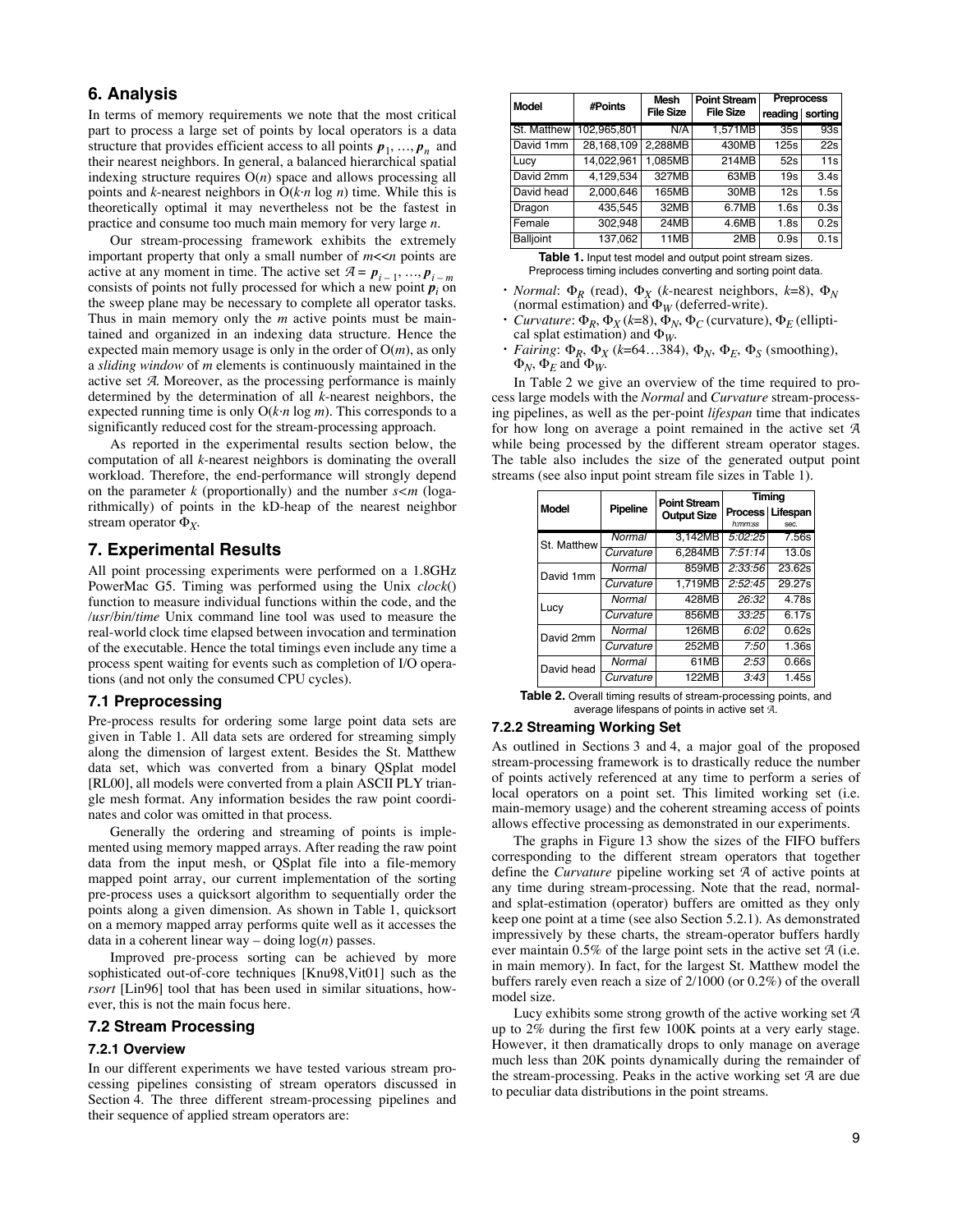

**Figure 13.** Streaming total active working set and buffer sizes of corresponding stream operators plotted against the progress through the input point stream. (y-axis indicates size only up to 1% or 2% of the entire data set)

#### **7.2.3 Main Memory In-Dependence**

To back our claim of effective stream-processing of very large point sets we carried out two sets of experiments with the *Curvature* stream-operator pipeline: (1) Having the test machine configured with 256MB, and (2) with 2GB of main memory. In (1), the Lucy, David 1mm and St. Matthew (output) data sets significantly exceeded the available physical memory, but in (2) only St. Matthew did.

As strongly supported by the chart in Figure 14, the experiments reveal that our stream-processing framework is virtually independent of the available main memory size (as long as it can hold the very limited active working set A). The size of main-memory is essentially irrelevant and has no effect on the overall point processing cost, because all the expensive computational work is limited to the small set of points in the active working set A which can easily be kept in main memory for huge data sets. Therefore, our stream-processing framework can handle exceedingly large data sets from out-of-core which is equally nicely demonstrated by our experiments.

Moreover, as the streaming concept only relies on an ordered sequential access, the input and output streams can also be much larger than 32-bit virtual address space as demonstrated for the St. Matthew model (e.g. see its *Curvature* output size in Table 2).



**Figure 14.** Dependency, or rather in-dependency, of available main memory on total stream-processing cost for various models.

#### **7.2.4 Performance**

While the current implementation is not specifically optimized for performance, the experiments show that the major processing cost is the determination of all *k*-nearest neighbors as shown in Figure 15 for the *Curvature* stream-processing pipeline. The extra large *k*-nearest search cost for the David 1mm model stems from the fact that for this model the stream operator  $\Phi_X$  buffers noticeably more elements during the first 6M stream-processed points (see corresponding chart in Figure 13).

As mentioned in Section 6, the average size *m* of the *k*-nearest neighbor buffer is the most important performance factor as it contributes to an expected  $n \cdot O(k \log m)$  *k*-nearest neighbor search cost factor for a point stream of size *n*. The other operators only add constant cost factors as they operate on the fixed *k*-nearest neighbors. Furthermore, the I/O overhead to read/write the point streams from/to disk does not comprise a major bottleneck of the stream-processing framework and hence the concept is well suited for processing very large data sets (see also Section 7.2.3).



stream-operator processing stages.

### **7.3 Versatility**

To demonstrate the practical application of our stream-processing points framework we performed normal, splat-ellipse and curvature estimation, with results shown in Figure 16. The normal and splat estimation operators generate accurate point attributes that can be exploited in high-quality point-based rendering systems. Additionally, the curvature operator provides a robust estimate of the main curvature directions and their qualitative strengths which may be used as the basis for more complex operations such as feature extraction or surface segmentation.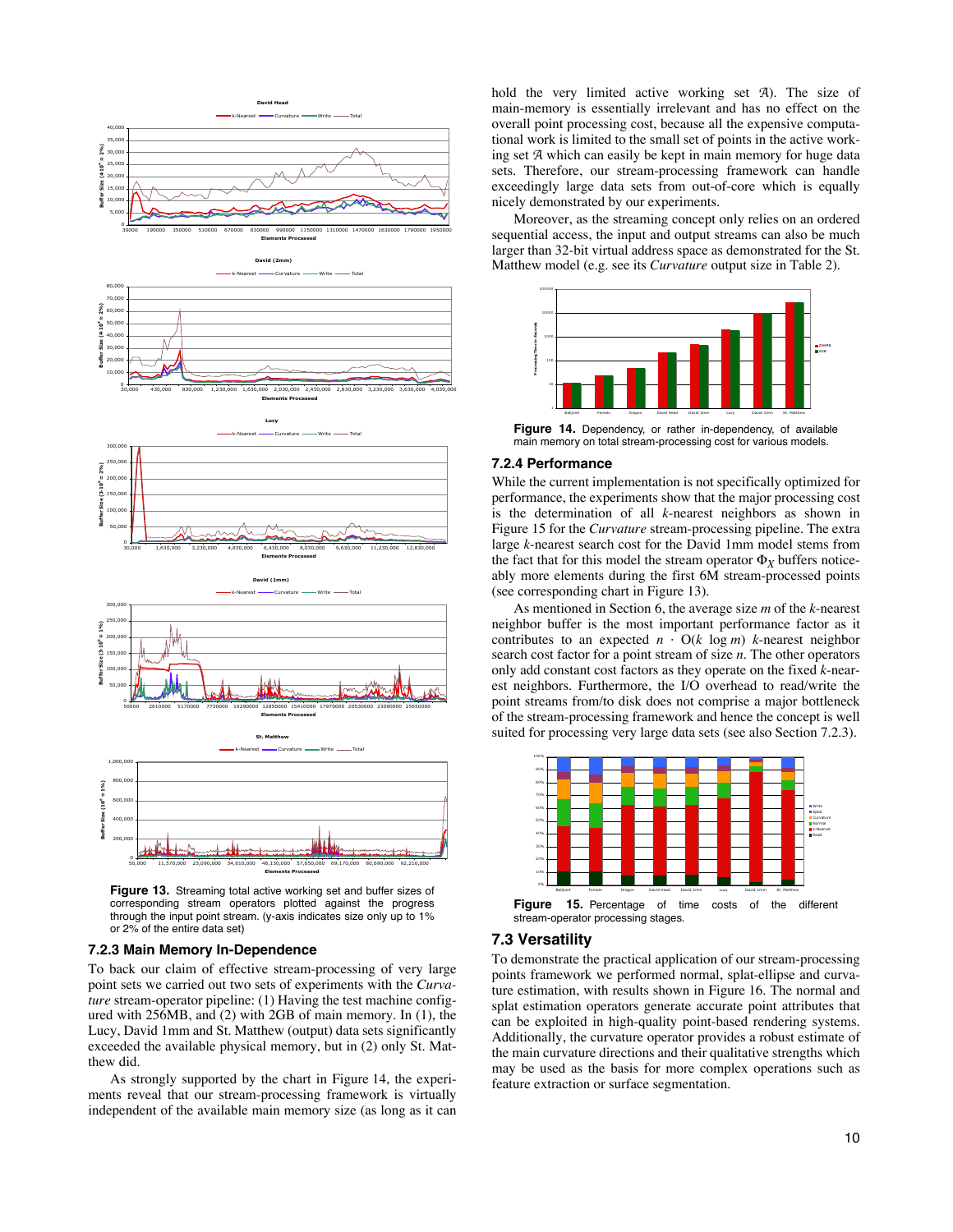

**Figure 16.** Results of applying normal computation and splat estimation; and curvature stream operators to raw point cloud data sets. The left column shows the high-quality normal estimation and on the right the qualitative (RMS) curvature strength is color coded.

To further demonstrate the versatility of our modular stream-operator framework we also performed some experiments with the proposed fairing operator described in Section 4.3.4. For this purpose we introduced random normal-distributed noise in the magnitude of 0.05% of the bounding-box diagonal to the David head model in Figure 17, and used the noisy Lion model in Figure 18. In both cases we set the variance of the Gaussian weight functions  $f(r)$  and  $g(r)$  in Equation 3 to 0.5% of the bounding-box diagonal. As demonstrated the results manifest excellent feature-preserving smoothing effects, and substantiate the flexibility of our stream-processing points approach to accommodate a wide range and complexity of different local operators.



**Figure 17.** Original smooth surface (top); random noise of 0.05% of diagonal length added to each coordinate (middle); and smoothened model using our stream-process fairing operator (bottom).



**Figure 18.** Original noisy input model (top); and smoothened model using our stream-process fairing operator (bottom).

# **8. Discussions**

We have presented a novel *point processing* framework based on a linear *streaming* of points, a sweep-plane algorithm for *k*-nearest neighborhood determination and the definition of concatenable local *stream operators*. To our knowledge this is the first method that can apply local operators such as normal estimation and fairing without a data structure holding the entire data set in in-core or virtual memory, and that is applicable to arbitrary large data sets out-of-core with only limited main memory usage. It is also the only approach processing points as streams and that is extensible in a modular way to apply multiple concatenated local operators consecutively on the point set.

Several performance details are not optimized in the current framework. Among the possible improvements is a much more aggressive balancing strategy to keep the *k*-nearest neighbor query cost low. Further work includes the development of a specialized sweep-plane spatial search structure for this purpose.

The *k*-nearest neighborhood sweep-plane algorithm described in Section 4.2.2 can under certain circumstances generate an approximate *k*-nearest neighbor set instead of the exact solution. However, in practice we observed no difference to the exact solution with several test models. Moreover, a good approximate *k*-nearest neighbor set may be sufficient for most local operators. Additionally, the framework can easily be modified to compute a fixed-range *d* neighborhood with variable *k* for each point, and then an exact distance-*d k*-nearest neighbor set can be computed.

The major limitations include that extreme spatial outliers of disjoint point clusters with less than *k* elements may cause the active working set to grow unproportionally. Also significant manipulation of point coordinates in stream operators (i.e. beyond local smoothing) may cause the established stream-order and *k*-nearest neighbor sets to become intolerably incorrect. These problems may be addressed by new sort-update and *k*-nearest-update stream operators that are inserted after such coordinate-manipulating operations.

Furthermore, future work will include the development of a wide variety of basic and also more complex point stream operators such as segmentation, simplification or compression.